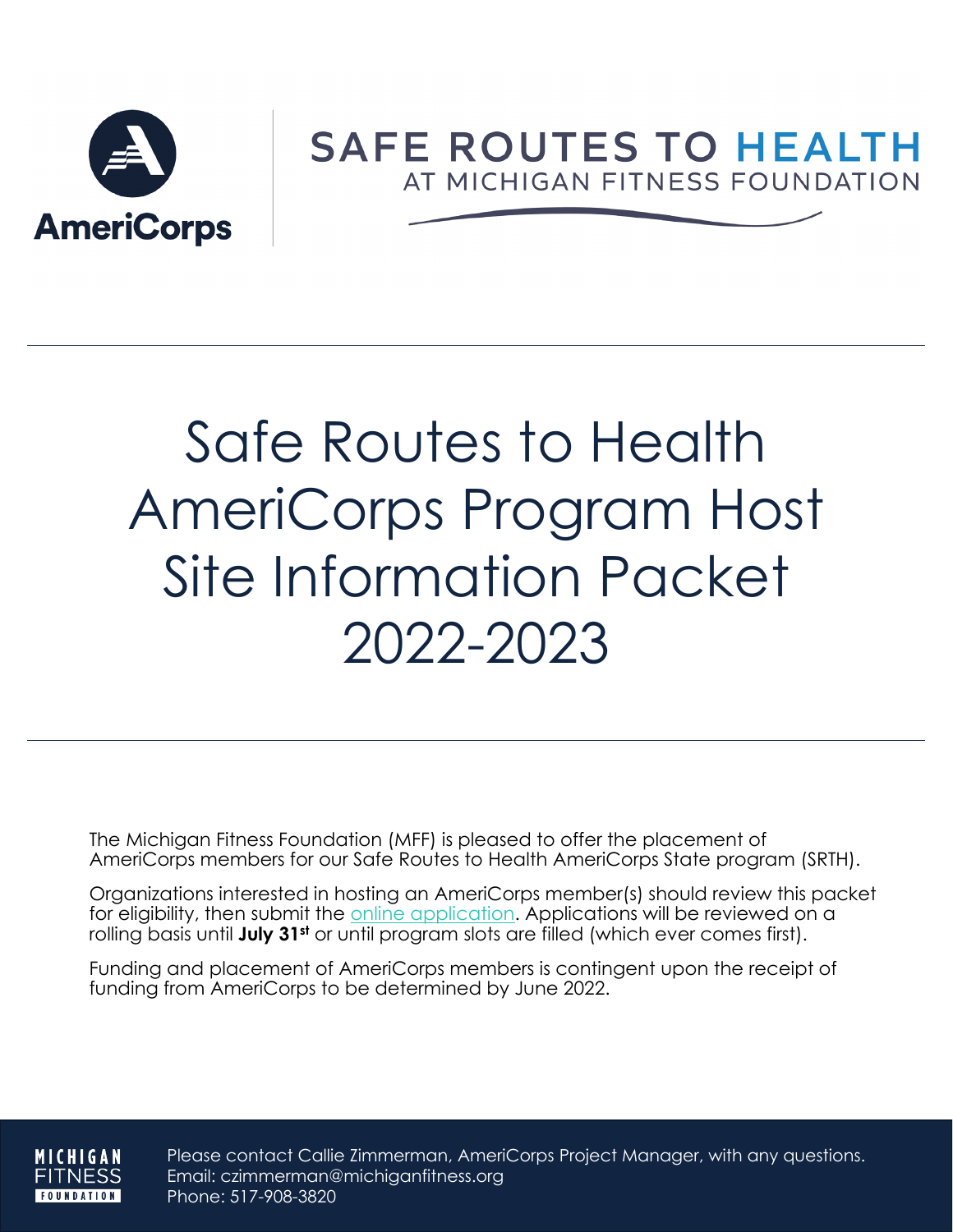AmeriCorps is a network of local, state, and national service programs that engage Americans in service to meet our country's critical needs in health, education, environmental stewardship, economic opportunity, veterans & military families, and disaster response. AmeriCorps members serve with nonprofits, public agencies, faith-based and community-based organizations. Since 1994, dedicated individuals have helped millions of Americans through service. AmeriCorps is governed nationally and administered locally by the Michigan Community Service Commission. Learn more at <https://americorps.gov/>.

## Safe Routes to Health at Michigan Fitness Foundation

SRTH at MFF is a State AmeriCorps program that focuses on connecting residents in underserved areas to health, wellness, and physical activity resources. Members will serve as local champions to help community members learn about health, wellness, and physical activity through direct service activities and capacity building within five program elements focused on promoting healthy eating and physical activity.

Program Performance Targets:

- At least **300** unique community members will be served statewide by SRTH AmeriCorps Members.
- Of those individuals, **60** will report a change in behavior or intent to change behavior such as vegetable consumption frequency and participation in physical activity as a result of SRTH programming.
- Statewide, SRTH AmeriCorps members will engage at least **35** volunteers in implementing program elements and/or supporting a local Martin Luther King Jr. Day of Service project or community outreach element.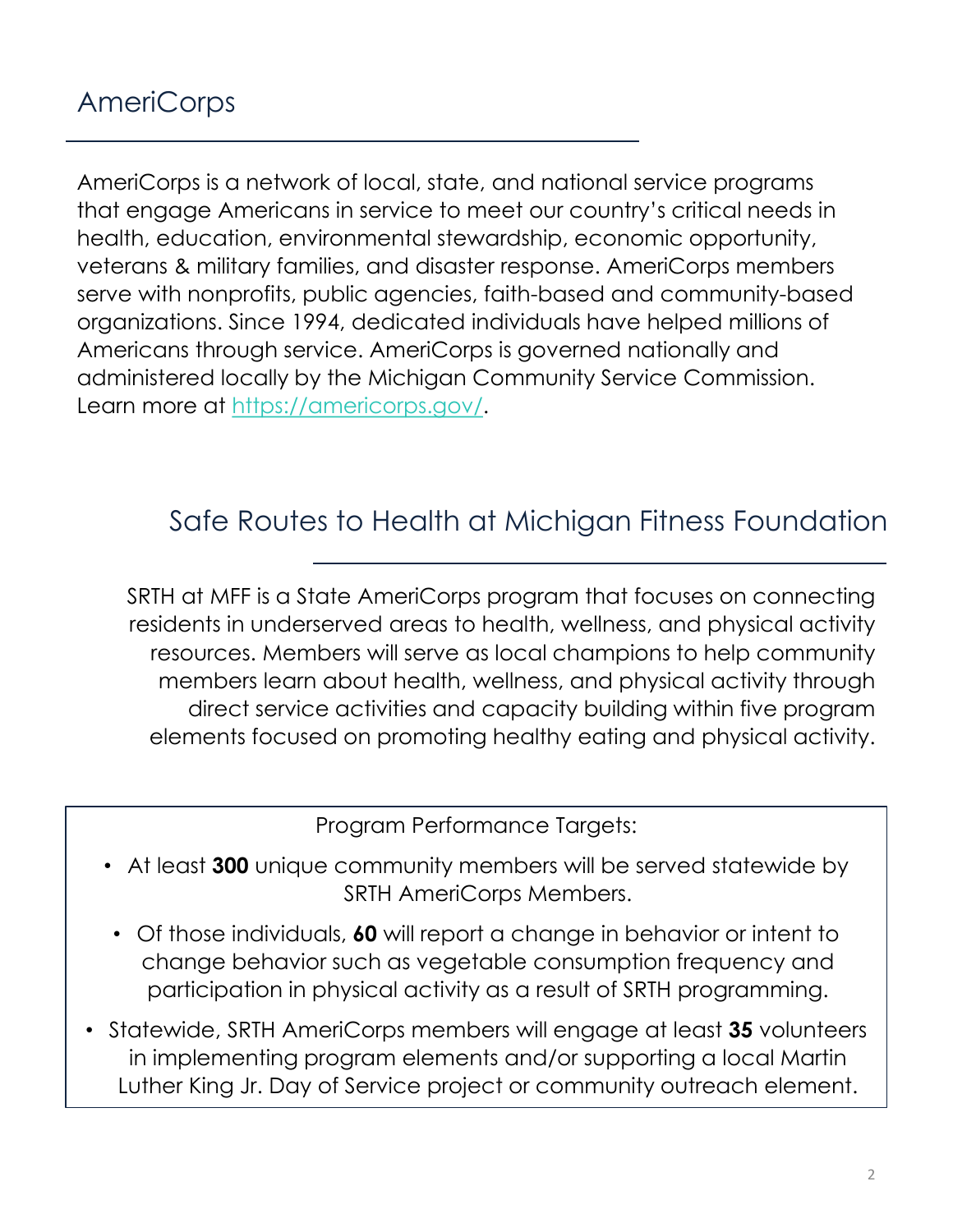Host sites will select projects/activities that align with these five program elements, based on local needs and alignment with organizational activities.



Supplemental Nutrition Assistance Program Education (SNAP-Ed) Inspired Interventions\*

SNAP-Ed is a federal program that provides nutrition education and promotes physical activity to increase the likelihood that persons eligible for SNAP will make healthy food choices within a limited budget and choose healthy lifestyles. In Michigan, network partners lead programs that develop community leaders and empower individuals so that Michigan citizens gain knowledge and access to resources that help them integrate healthy eating and physical activity into daily life. AmeriCorps members will be trained and provided supplies to implement 4 SNAP-Ed inspired interventions: Fresh Conversations, Health Through Literacy, Farmers Market Food Navigator, and Cooking Matters at the Store.

Working through partnerships and coalitions, SRTH members and volunteers can engage with local

#### Advancing Local Food Systems

aspects of the food system to support program objectives regarding increased access to fresh, heathy foods for communities' most vulnerable populations. Building off current local food movement efforts, member projects could include supporting farm to school efforts, promoting urban gardening, and coordinating with other programs serving the same populations.



#### Promoting Physical Activity

Members can provide, promote, or organize opportunities for community members to be active and learn new ways to continue active lifestyles into the future. Members could recruit knowledgeable volunteers from local community groups to lead events that are communityrelevant, informative, and highlight local physical activity opportunities.

### Engaging Communities through Outreach

Members could engage in outreach efforts at local festivals and community events to inspire health, wellness, and active lifestyles. Outreach activities could include recipe samplings, sharing local healthy food resources, exercise demonstrations like yoga and kickboxing, and basic bicycle safety. This can give members opportunities to connect with their community and recruit participants and volunteers for programming.



#### Supporting the COVID-19 Response

Members and volunteers can provide COVID-19 response support through a lens of food and physical activity. This may include community education on practices to reduce the spread of COVID-19 or assisting in vaccine registration or distribution, directing community members towards food resources, or combating social isolation with seniors.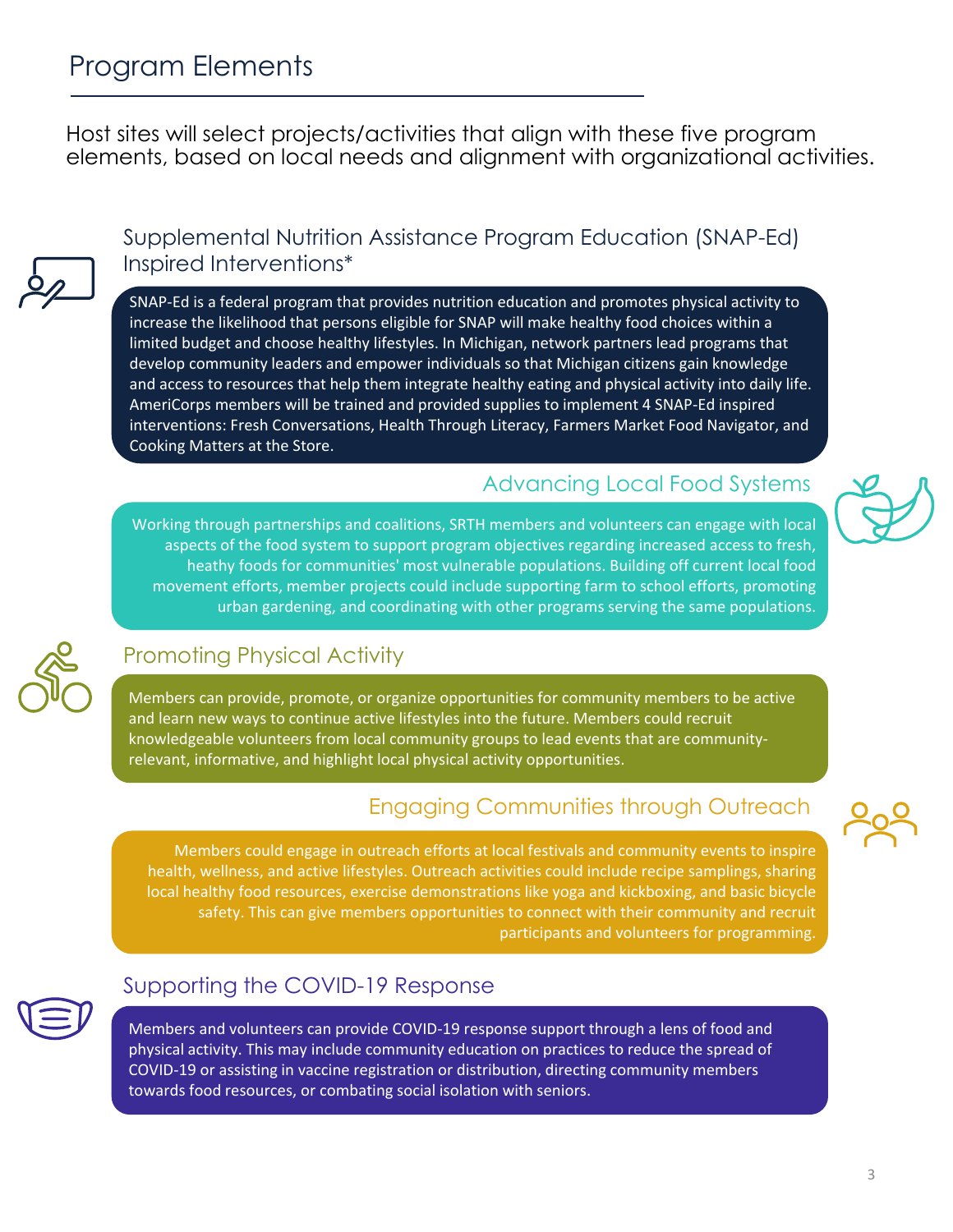The program will have 12 part-time (900 hours) positions open. Host site applicants can request multiple members. Members can serve an 8 to 11 month term during the period of October 3rd, 2022 through September 30<sup>th</sup>, **2023.** 

Host sites can choose from the following start dates for each member:

| <b>Start Date</b>     | <b>End Date</b>                   | <b>Average Hours/Week</b> |
|-----------------------|-----------------------------------|---------------------------|
| October 3rd, 2022     | August 31st, 2022                 | 20 hours/week             |
| November $1st$ , 2022 | September 30 <sup>th</sup> , 2022 | 20 hours/week             |
| January 9th, 2022     | September 30 <sup>th</sup> , 2022 | 25 hours/week             |

## Host Site Benefits

Why host AmeriCorps member(s)? Your organization receives the following benefits:

- The opportunity to increase your organizational capacity to address local needs, complementing existing programs your organization has in place;
- Ability to leverage ongoing food and physical activity initiatives;
- Increased visibility and credibility in communities;
- Support mentoring local residents serving as AmeriCorps members;
- Assistance in recruiting and selecting the individual who will serve as an AmeriCorps members;
- Trained AmeriCorps member(s) to serve at host agency;
- Enhanced partnerships with others involved in building healthier communities;
- Recognition by local, state, and national decision-makers for being part of a project that improves the lives of individuals in our communities;
- Program supplies, training, and support.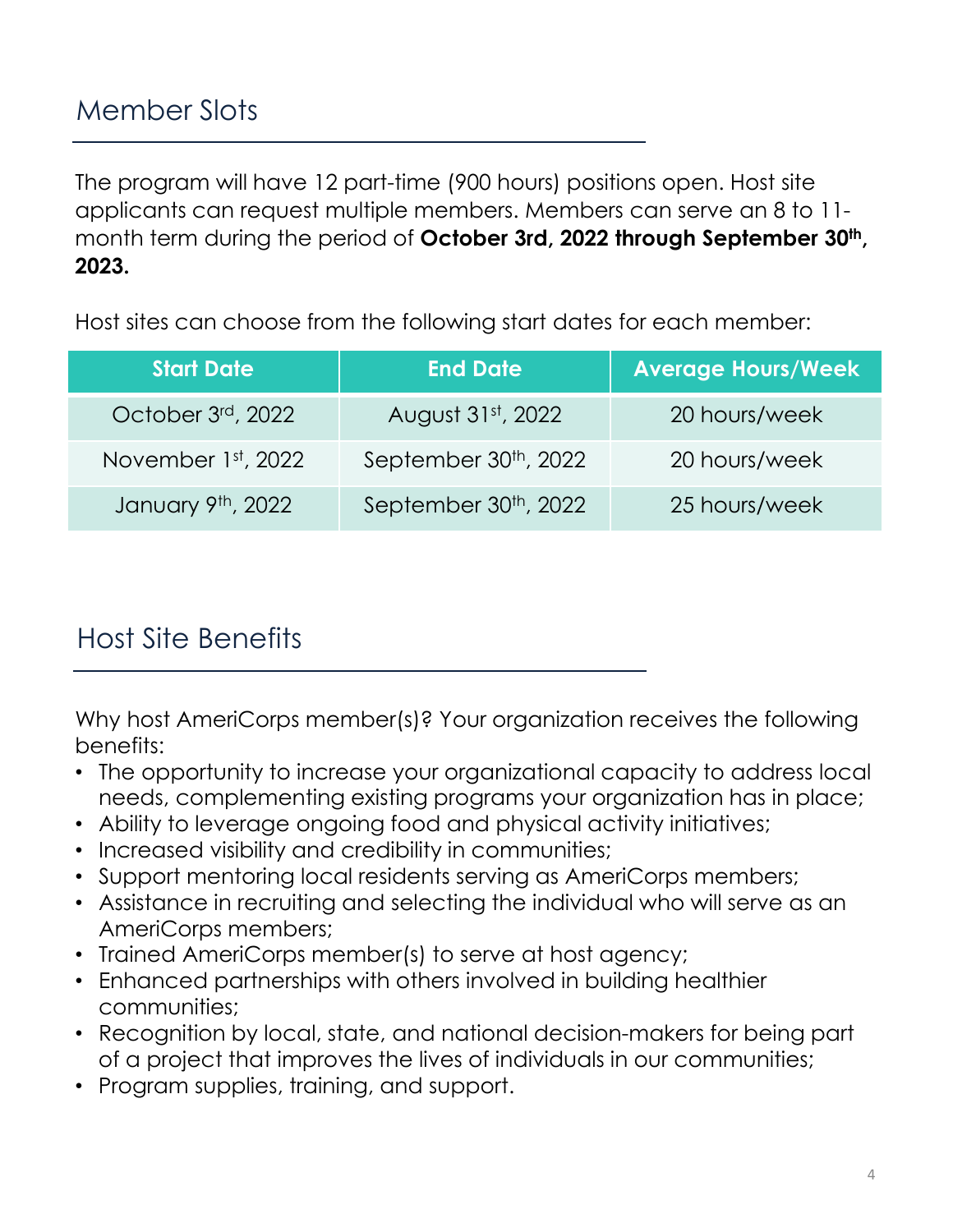See Appendix A for more detailed roles and responsibilities.

Eligible host sites must:

- Be a non-profit, Indian tribe, or state or local government
- Sign a host site agreement (memorandum of understanding)
- Engage in the member recruitment process: advertise, recruit, interview, and make recommendations for any AmeriCorps member candidate(s)
- Provide member(s) with an office space, organization email, and access to a phone, computer, and printer
- Designate at least one host site supervisor for the AmeriCorps member(s). Supervisors must:
	- Be a full-time staff member and physically located in the same office as the member
	- Meet with the member weekly
	- Attend a virtual site supervisor training and meetings as scheduled

## **Considerations**

#### Prohibited Activities:

The SRTH AmeriCorps program at MFF is funded by Federal AmeriCorps funds which limits member's service activities to include those specifically outlined in the approved grant. Allowable activities fall under the five program elements (outlined on page 3). Members' roles must have defined duties that do not violate the prohibited activities list. Please see Appendix B for the full prohibited activities policy.

#### Nonduplication and Nondisplacement:

AmeriCorps funding is designed to expand organization capacity and increase resources to community members. To help make sure sites are utilizing members to the fullest, AmeriCorps enforces a Code of Federal Regulation in which members may not duplicate or displace any host site staff or volunteer duties. Please see Appendix C for full nonduplication and non-displacement policies.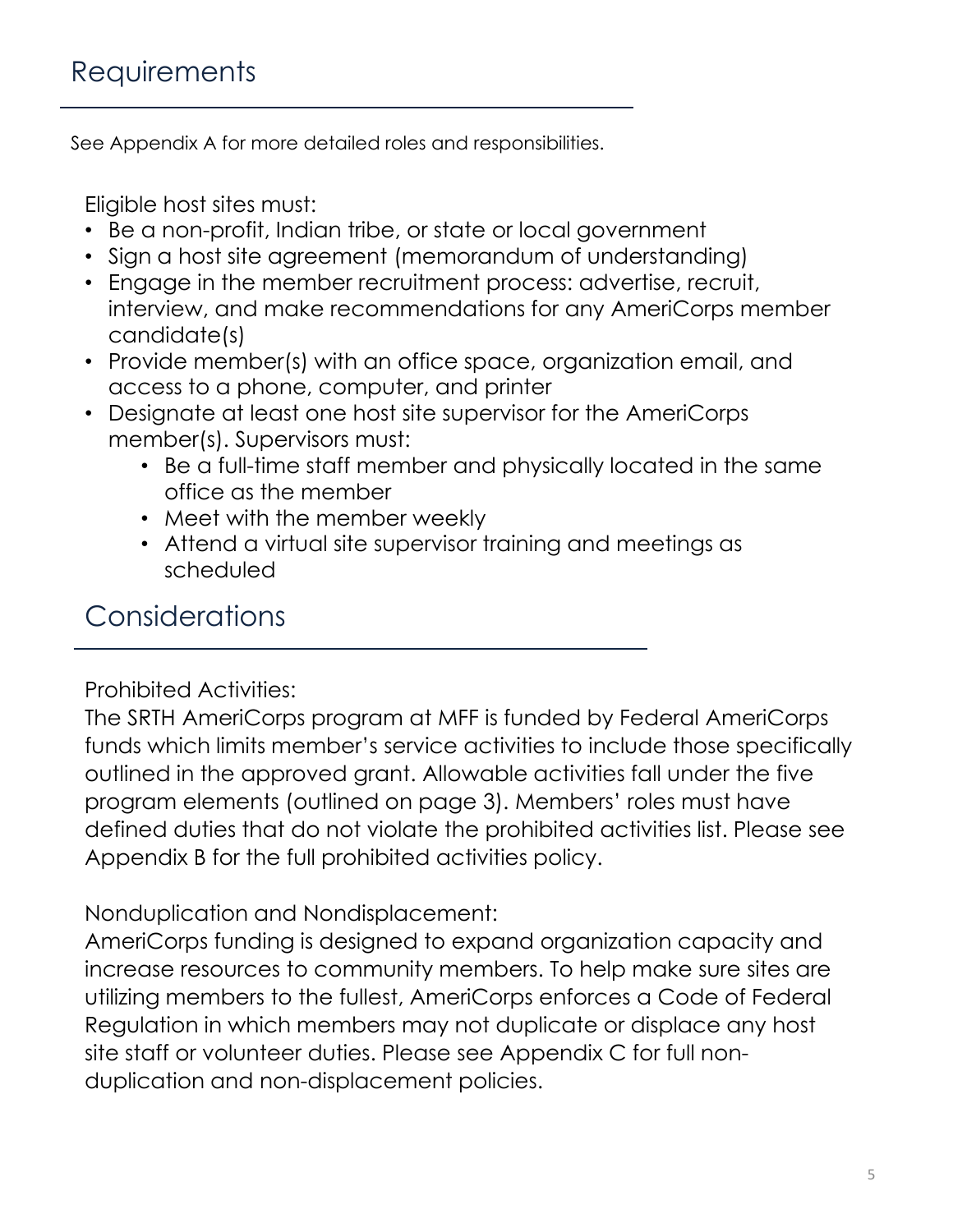Host sites help MFF meet our funding obligation through host site fees. These funds give us the ability to provide a more robust program that is rewarding and enjoyable for members. Host site fees have helped our program:

- Increase member living allowance to be more equitable
- Provide member support like training and professional development opportunities
- Provide members and their host sites materials needed to implement service activities such as:
	- SNAP-Ed inspired intervention resources and materials (Health Through Literacy book bags, Fresh Conversations printed newsletters, Farmers Market Food Navigator/Michigan Harvest of the Month recipe cards, etc.)
	- Physical activity programming supplies (hula hoops, cones, etc.
	- Zoom accounts to conduct virtual programming
	- And more!
- Support and continue ongoing program improvements

Refer to the table below for required, nonrefundable host site fees.

#### **MFF is committed to supporting host sites meet these fees. Payment plans and grant writing assistance are available upon request.**

| Number of AmeriCorps<br><b>Members</b> | <b>Cost per Member</b> | Total Host Site Fee |
|----------------------------------------|------------------------|---------------------|
|                                        | \$5,000                | \$5,000             |
| 2 <sub>to 4</sub>                      | \$4,750                | \$4,750-\$19,000    |
| $5 +$                                  | \$4,500                | $$22,500+$          |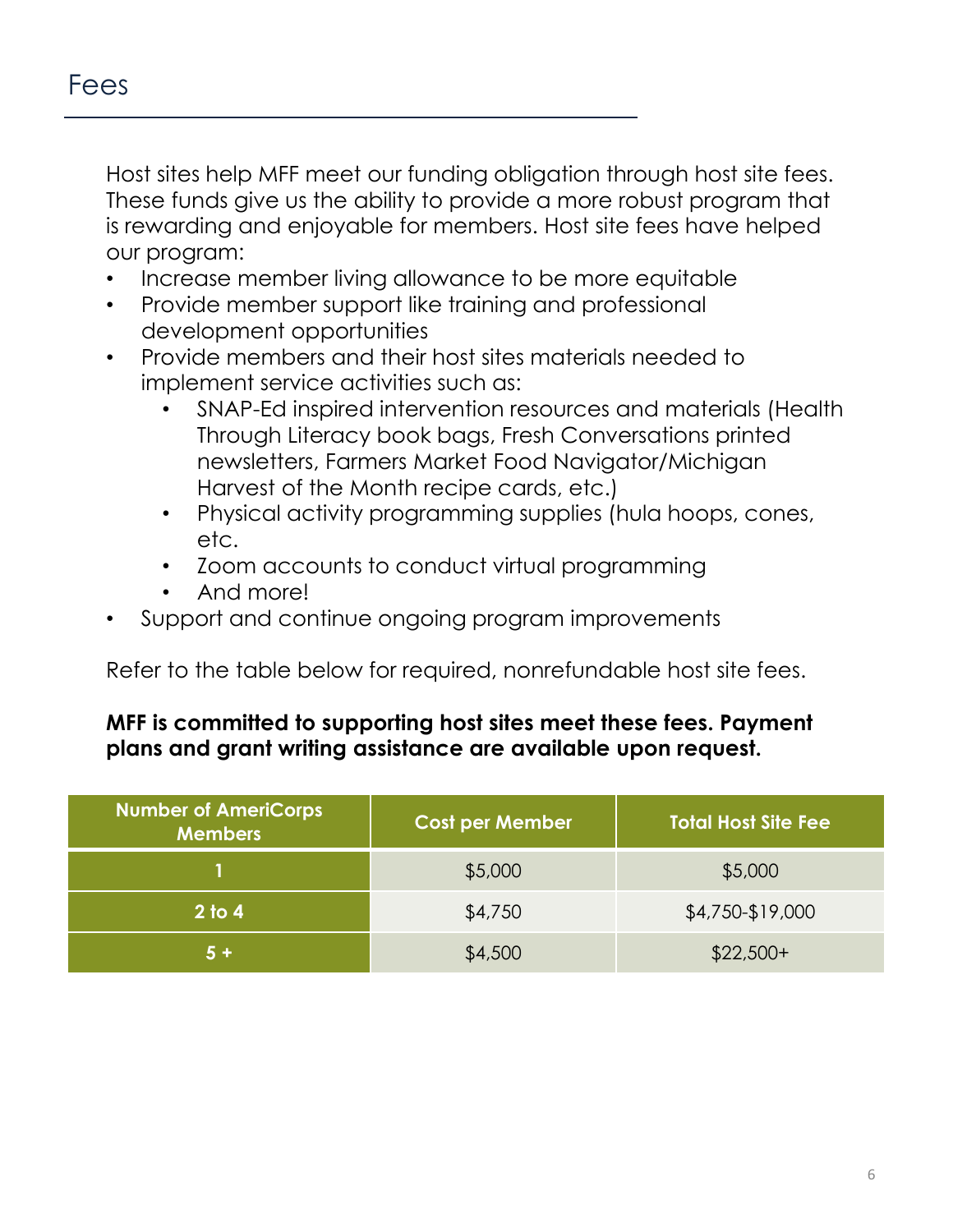## **[Click here to apply now!](https://mff.iad1.qualtrics.com/jfe/form/SV_a03EjcotMFT5CJ0)**

Applications will be reviewed, and host site selected on a rolling basis until **July 31st** or until program slots are filled (which ever comes first).



\*Please reach out to Callie Zimmerman, AmeriCorps project manager, if you have questions regarding the application process or need technical assistance. E-mail: [czimmerman@michiganfitness.org](mailto:Czimmerman@michiganfitness.org) Phone: 517-908-3820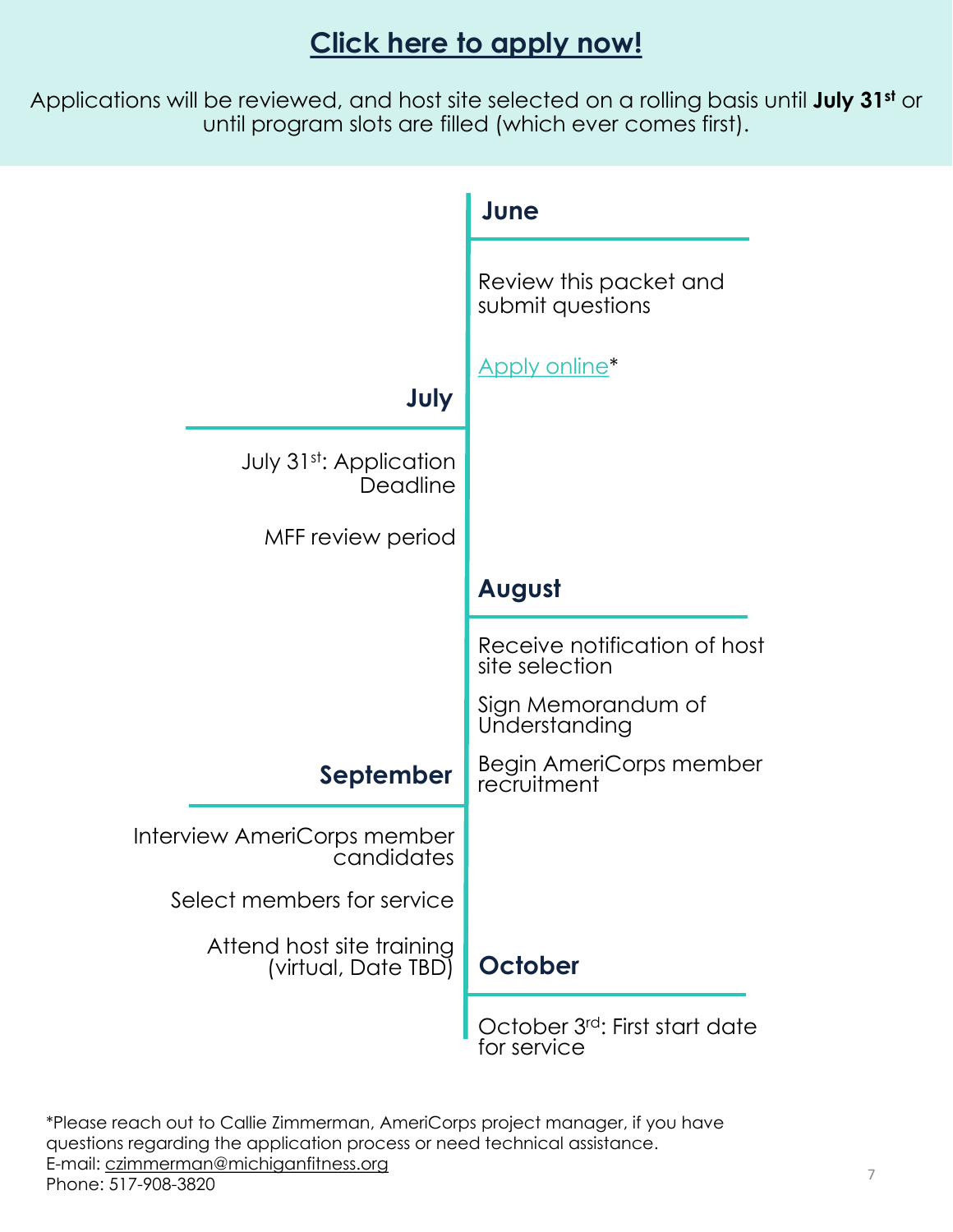## Appendix A: Roles and Responsibilities

The Michigan Fitness Foundation

- Manages recruitment efforts, interviews, enrollments, and exits of AmeriCorps members
- Monitors program compliance with state and federal regulations
- Pays members living allowance
- Monitors members service hours
- Hosts AmeriCorps member and host site orientations
- Supports training on AmeriCorps requirements and MFF offered programming (SNAP-Ed inspired interventions)
- Hosts monthly team meetings and professional development trainings
- Supports programming needs through resource raising

Host Sites and Supervisors

- Assign and monitor short- and long-term projects/tasks
- Meet at least weekly with member(s)
- Enforce AmeriCorps program regulations surrounding prohibited, allowable, and unallowable activities
- Mentor member(s) and provide structure, guidance, and support for professional development growth
- Review and approve member(s) time sheets bi-monthly
- Complete the National Criminal History Checks
- Provide monthly hours and personnel activity reports
- Notify the program director of member infractions
- Attend host site orientation and supervisor meetings with the program director as scheduled
- Pay the host site fee
- Oversee members' data collection during programming
- Seek out and encourage members to participate in site specific training opportunities, participation in applicable coalitions, workgroups, and committees
- Offer constructive feedback and formal evaluation of member progress
- Offer support and/or training opportunities when members encounter challenges
- Provide each member with the necessary supplies to complete service

Members

- Expand host site capacity to reach community members in ongoing food and physical activity promotion initiatives
- Community outreach on behalf of the host site
- Gain valuable experience in the field of community health
- Develop professional development skills
- Support and participate in team trainings
- Adhere to all AmeriCorps and SRTH program policies and procedures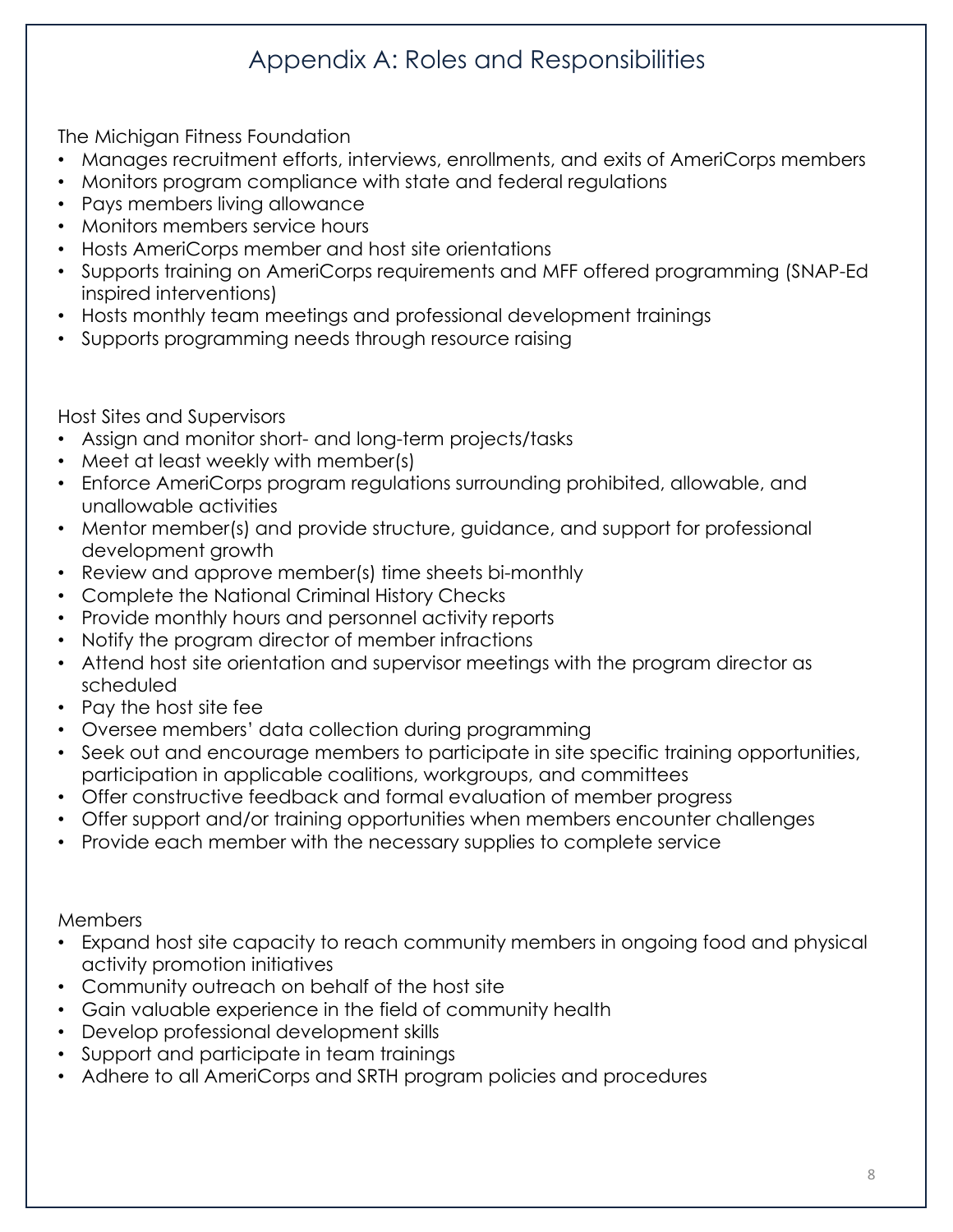## Appendix B: Prohibited Activities

While charging time to the AmeriCorps program, accumulating service or training hours, or otherwise performing activities supported by the AmeriCorps program or CNCS, staff and members may not engage in the following activities (see 45 CFR § 2520.65):

1. Attempting to influence legislation;

2. Organizing or engaging in protests, petitions, boycotts, or strikes;

3. Assisting, promoting, or deterring union organizing;

4. Impairing existing contracts for services or collective bargaining agreements;

5. Engaging in partisan political activities, or other activities designed to influence the outcome of an election to any public office;

6. Participating in, or endorsing, events or activities that are likely to include advocacy for or against political parties, political platforms, political candidates, proposed legislation, or elected officials;

7. Engaging in religious instruction, conducting worship services, providing instruction as part of a program that includes mandatory religious instruction or worship, constructing or operating facilities devoted to religious instruction or worship, maintaining facilities primarily or inherently devoted to religious instruction or worship, or engaging in any form of religious proselytization;

8. Providing a direct benefit to—

a. A business organized for profit;

b. A labor union;

c. A partisan political organization;

d. A nonprofit organization that fails to comply with the restrictions contained in section 501(c)(3) of the Internal Revenue Code of 1986 related to engaging in political activities or substantial amount of lobbying except that nothing in these provisions shall be construed to prevent participants from engaging in advocacy activities undertaken at their own initiative; and

e. An organization engaged in the religious activities described in paragraph C. 7. above, unless CNCS assistance is not used to support those religious activities;

9. Conducting a voter registration drive or using CNCS funds to conduct a voter registration drive;

10. Providing abortion services or referrals for receipt of such services; and

11. Such other activities as CNCS may prohibit.

AmeriCorps members may not engage in the above activities directly or indirectly by recruiting, training, or managing others for the primary purpose of engaging in one of the activities listed above. Individuals may exercise their rights as private citizens and may participate in the activities listed above on their initiative, on non-AmeriCorps time, and using non-AmeriCorps funds. Individuals should not wear the AmeriCorps logo while doing engaging in any of the above activities on their personal time. All locations where members serve should post a list of the prohibited activities.